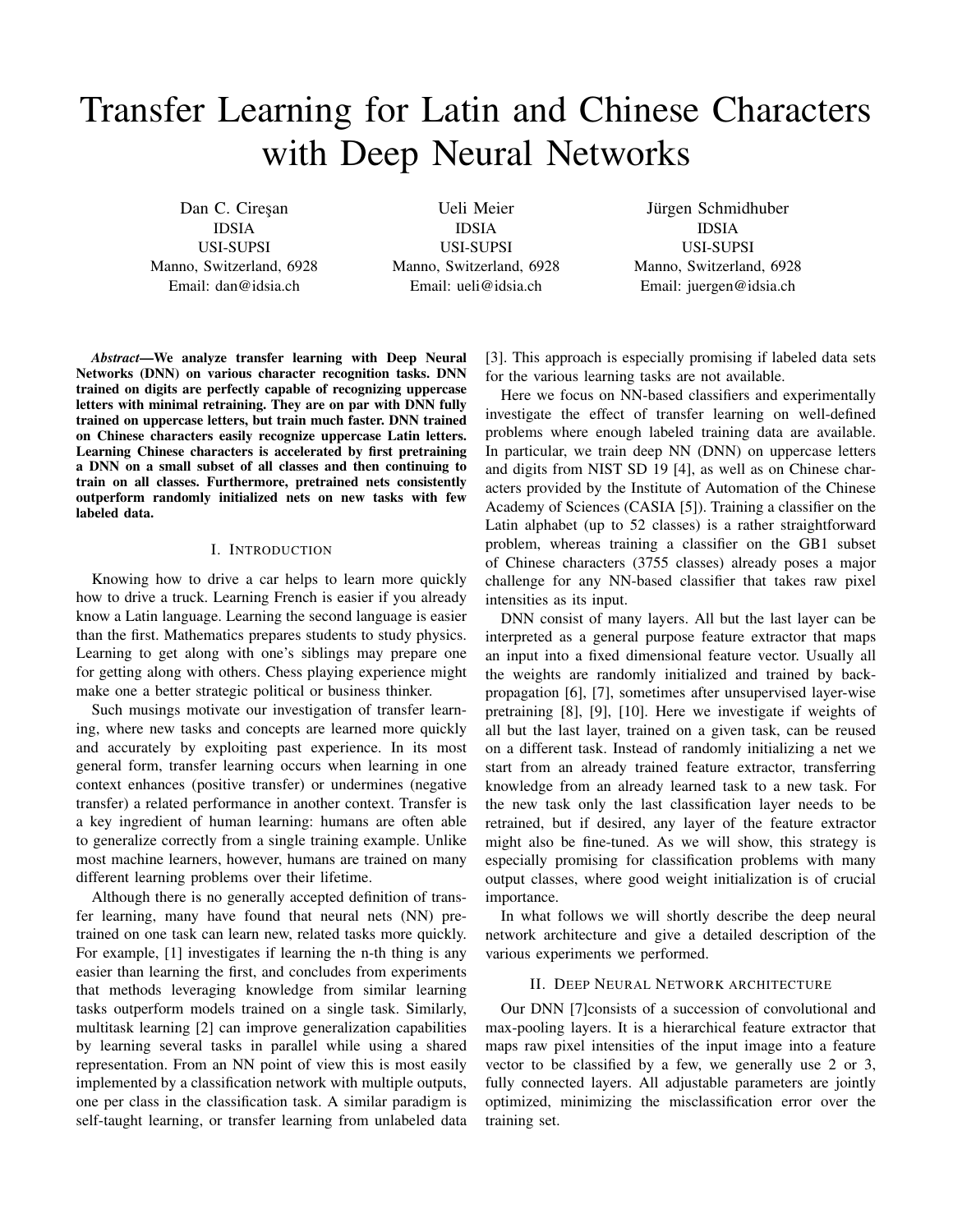#### *A. Convolutional layer*

Each convolutional layer performs a 2D convolution of its  $M^{n-1}$  input maps with a filter of size  $K_x$ ,  $K_y$ . The resulting activations of the  $M^n$  output maps are given by the sum of the  $M^{n-1}$  convolutional responses which are passed through a nonlinear activation function:

$$
\mathbf{Y}_{j}^{n} = f(\sum_{i} \mathbf{Y}_{i}^{n-1} * \mathbf{W}_{ij}^{n}), \qquad (1)
$$

where *n* indicates the layer, **Y** is a map of size  $M_x$ ,  $M_y$ , and  $W_{ij}$  is a filter of size  $K_x$ ,  $K_y$  connecting input map i with output map  $j$ , and  $*$  is the valid 2D convolution. That is, for an input map  $Y^{n-1}$  of size  $M_x^{n-1}$ ,  $M_y^{n-1}$  and a filter W of size  $K_x$ ,  $K_y$  the output map  $\mathbf{Y}^n$  is of size  $M_x^n = M_x^{n-1} - K_x + 1$ ,  $M_y^n = M_y^{n-1} - K_y + 1.$ 

# *B. Max-pooling layer*

The biggest architectural difference between our DNN and the CNN of [11] is the use of max-pooling layers [12], [13], [14] instead of sub-sampling layers. The output of a maxpooling layer is given by the maximum activation over nonoverlapping rectangular regions of size  $K_x$ ,  $K_y$ . Max-pooling creates slight position invariance over larger local regions and down-samples the input image by a factor of  $K_x$  and  $K<sub>y</sub>$  along each direction. In the implementation of [15] such layers are missing, and instead of performing a pooling or averaging operation, nearby pixels are simply skipped prior to convolution.

## *C. Classification layer*

Kernel sizes of convolutional filters and max-pooling rectangles are chosen such that either the output maps of the last convolutional layer are down-sampled to 1 pixel per map, or a fully connected layer combines the outputs of the last convolutional layer into a 1D feature vector. The last layer is always a fully connected layer with one output unit per class in the recognition task. We use a softmax activation function for the last layer such that each neuron's output activation can be interpreted as the probability of a particular input image belonging to that class.

## *D. Training procedure*

During training a given dataset is continually deformed prior to each epoch of an online learning algorithm. Deformations are stochastic and applied to each image during training, using random but bounded values for translation, rotation and scaling. These values are drawn from a uniform distribution in a specified range, i.e.  $\pm 10\%$  of the image size for translation,  $0.9 - 1.1$  for scaling and  $\pm 5^{\circ}$  for rotation. The final image is obtained using bilinear interpolation of the distorted input image. These distortions allow us to train DNN with many free parameters without overfitting and greatly improve generalization performance. All DNN are trained using on-line gradient descent with an annealed learning rate. Training stops when either the validation error becomes 0, the learning rate reaches its predefined minimum or there is no improvement on

the validation set for 50 consecutive epochs. The undistorted, original training set is used as validation set.

## III. TRANSFER LEARNING

We start by fully training a net on a given task. After training stops, we keep the net with the smallest error on the validation dataset and change the number of neurons in the output layer to match the number of classes in the new classification task (e.g. if we train on digits before transferring to letters, the output layer size will grow from 10 to 26 neurons). The output layer weights are reinitialized randomly; the weights of remaining layers are not modified.

The net pretrained on the source task is then retrained on the destination task. We check performance by fixing all but the last n layers and retraining only the last n layers. To see how training additional layers influences performance, we begin by only training the last layer, then the last two, etc., until all layers are trained. Since max-pooling layers do not have weights, they are neither trained nor retrained (their fixed processing power resides in the maximum operator).

One way of assessing the performance of transfer learning is to compare error rates of nets with pretrained weights to those of randomly initialized nets. For all experiments we list recognition error rates of pre-trained and randomly initialized nets whose n top layers were trained.

# IV. EXPERIMENTS

All experiments are performed on a computer with i7-950 (3.33GHz), 16GB RAM and 4 x GTX 580. We use the GPU implementation of a DNN from [7]. This allows for performing all experiments with big and deep DNN on huge datasets within several days.

We experiment with Latin characters [4] and Chinese characters [5]. We test transfer learning within each dataset, but also from the Latin alphabet to Chinese characters. With so many different tasks, i.e. digits, lowercase letters, uppercase letters, letters (case insensitive), letters (case sensitive), Chinese characters, one can try transfer learning in many ways. Instead of trying them all, we select the hardest and most interesting ones. Here we consider a transfer learning problem hard if the number of classes or the complexity of the symbols increases. We perform transfer learning from digits to uppercase letters, from Chinese characters to uppercase Latin letters and from uppercase Latin letters to Chinese characters. In total there are 344307 digits for training and 58646 for testing; 69522 uppercase letters for training and 11941 for testing. For the Chinese character classification task there are 3755 different classes, which poses a major challenge for any supervised classifier, mainly because the dataset is huge (more than one Million samples equaling 2.5GB of data). We therefore evaluate the DNN on 1000 instead of all 3755 classes, resulting in 239121 characters for training and 59660 for testing. This is sufficient for a proof of concept that transfer learning between different datasets works. We also investigate the effect of pretraining a DNN on subsets of the classes,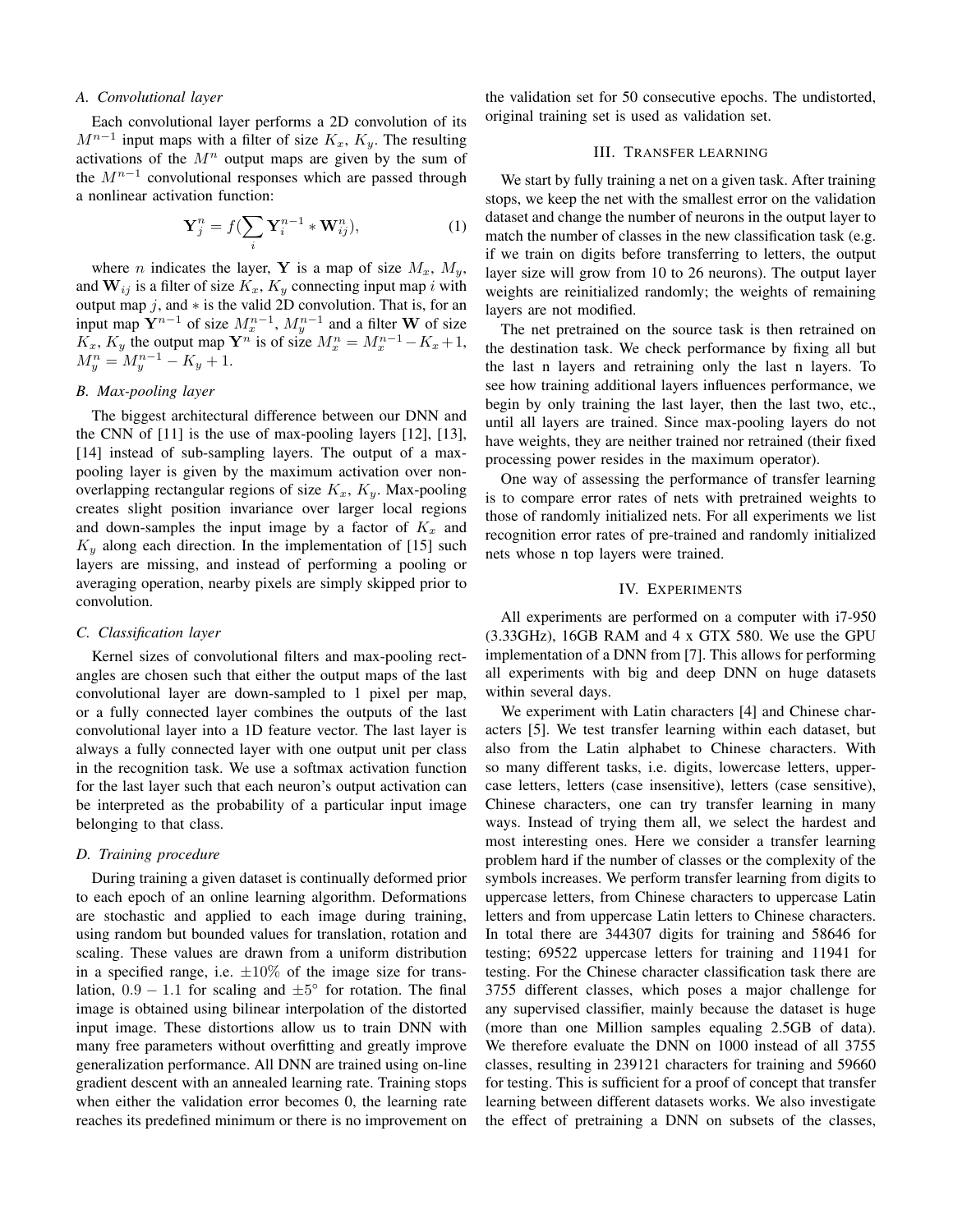i.e., we use subsets of 10 and 100 out of the 1000 classes to pretrain a DNN.

# *A. Latin characters: from digits to uppercase letters*

For Latin characters the simplest symbols are the digits. Letters are generally more complex; there are also more classes, rendering the letter task even more difficult. We choose uppercase letters as destination task because the data has high quality (few mislabeled images) and less confusion between similar classes than lowercase letters. Since classification accuracy is not degraded by labeling errors and confused classes, results are more easily compared.

All characters from NIST SD 19 are scaled to fit a 20x20 pixel bounding box which is then placed in the middle of a 29x29 pixel image. The empty border around the actual character allows moderate distortions without falling outside the 29x29 box. As in [16], we use rotation of max.  $\pm 15^{\circ}$ , scaling of max.  $\pm 15\%$ , and translation of max.  $\pm 15\%$ . For elastic distortions we use a Gaussian kernel with  $\sigma = 6$ and an amplitude of 36 (see [15] for an explanation of these parameters).

In our previous work [16] on NIST SD 19 data we used relatively small and shallow nets. That was fine to train many nets and build a committee. Here the focus is on obtaining good results as quickly as possible, hence we only train one net, although we use a big and deep DNN this time. Its architecture is detailed in Table I. Filter sizes for convolutional and max pooling layers are chosen as small as possible (2 or 3) to get a deep net. The three stages of convolution and max-pooling layers (the feature extractors) are followed by a classifier formed by one fully connected layer with 200 neurons and the output layer. The learning rate starts at 0.001 and is annealed by a factor of 0.993 after each epoch.

TABLE I 8 LAYER DNN ARCHITECTURE USED FOR NIST SD 19.

| Layer          | Type            | $#$ maps $\&$ neurons       | kernel |
|----------------|-----------------|-----------------------------|--------|
| $\theta$       | input           | 1 maps of 29x29 neurons     |        |
|                | convolutional   | 50 maps of 28x28 neurons    | 2x2    |
| $\overline{c}$ | max pooling     | 50 maps of 14x14 neurons    | 2x2    |
| 3              | convolutional   | 100 maps of $12x12$ neurons | 3x3    |
| 4              | max pooling     | 100 maps of 6x6 neurons     | 2x2    |
| 5              | convolutional   | 150 maps of 4x4 neurons     | 3x3    |
| 6              | max pooling     | 150 maps of 2x2 neurons     | 2x2    |
| 7              | fully connected | 200 neurons                 | 1x1    |
| 8              | fully connected | 10 or 26 neurons            | 1x1    |

A randomly initialized net fully trained on uppercase letters reaches a low error rate of 2.07% (Table II), and 0.32% if we consider the first two predictions. This indicates that 84.5% of the errors are due to confusions between similar classes. The error slowly increases if the first two convolutional layers (1 and 3) are not trained. It is worth noting that with random convolutional filters, in layer 1 and 3, very competitive results are obtained, an intriguing finding already noted and investigated elsewhere [17], [18], [19]. However, when no convolutional layer is trained the error spikes to almost twelve percent. Transferring the weights learned on the digit task to the uppercase letter task (second row in Table II) yields good results even if only the last two fully connected layers are retrained.

TABLE II TEST ERRORS [%] FOR NETS PRETRAINED ON DIGITS AND TRANSFERED TO UPPERCASE LETTERS.

|                | First trained layer |      |      |       |       |  |  |
|----------------|---------------------|------|------|-------|-------|--|--|
| initialization |                     |      |      |       |       |  |  |
| random         | 2.07                | 2.47 | 2.7  | 11.74 | 38.44 |  |  |
| <b>DIGITS</b>  | 2.09                | 2.11 | 2.23 | 2.36  | 4.13  |  |  |

In addition, learning from pretrained nets is very fast compared to learning from randomly initialized nets. In Figure 1 test error rates [%] on uppercase letters are shown as a function of training time [s], for both randomly initialized (solid, blue) and pretrained (dotted, red) nets trained from the fifth (left) and seventh (right) layer onwards. The pretrained nets start from a much lower error rate, and if only the last two fully connected layers are (re-)trained (right), the randomly initialized net never manages to match the pretrained net even after 10000 s of training. If the last convolutional layer is also (re-)trained (left), the pretrained net is much better after 1000 s of training, but as training proceeds the difference between the two nets becomes smaller.



Fig. 1. Test error rates [%] on uppercase letters as a function of training time [s] for randomly initialized nets (solid, blue) and nets pretrained on digits (dotted, red). Both nets are (re-)trained on uppercase letters starting from the fifth (left) and seventh (right) layer, respectively.

We also check the performance of a fully trained small net that only has the classification layers (i.e. input layer followed directly by the fully connected layers: 7 and 8) of the DNN. When both fully connected layers are present (the net has one hidden layer with 200 neurons) the error is 4.03%, much higher than the corresponding 2.36% of the pretrained net. If only the output layer is used (i.e. a net with input layer followed by the output layer), the error goes up to 42.96%, which is much higher than 4.13%, and even higher then the random net's error. The take home message is that convolutional layers, even when not retrained, are essential for a low error rate on the destination task.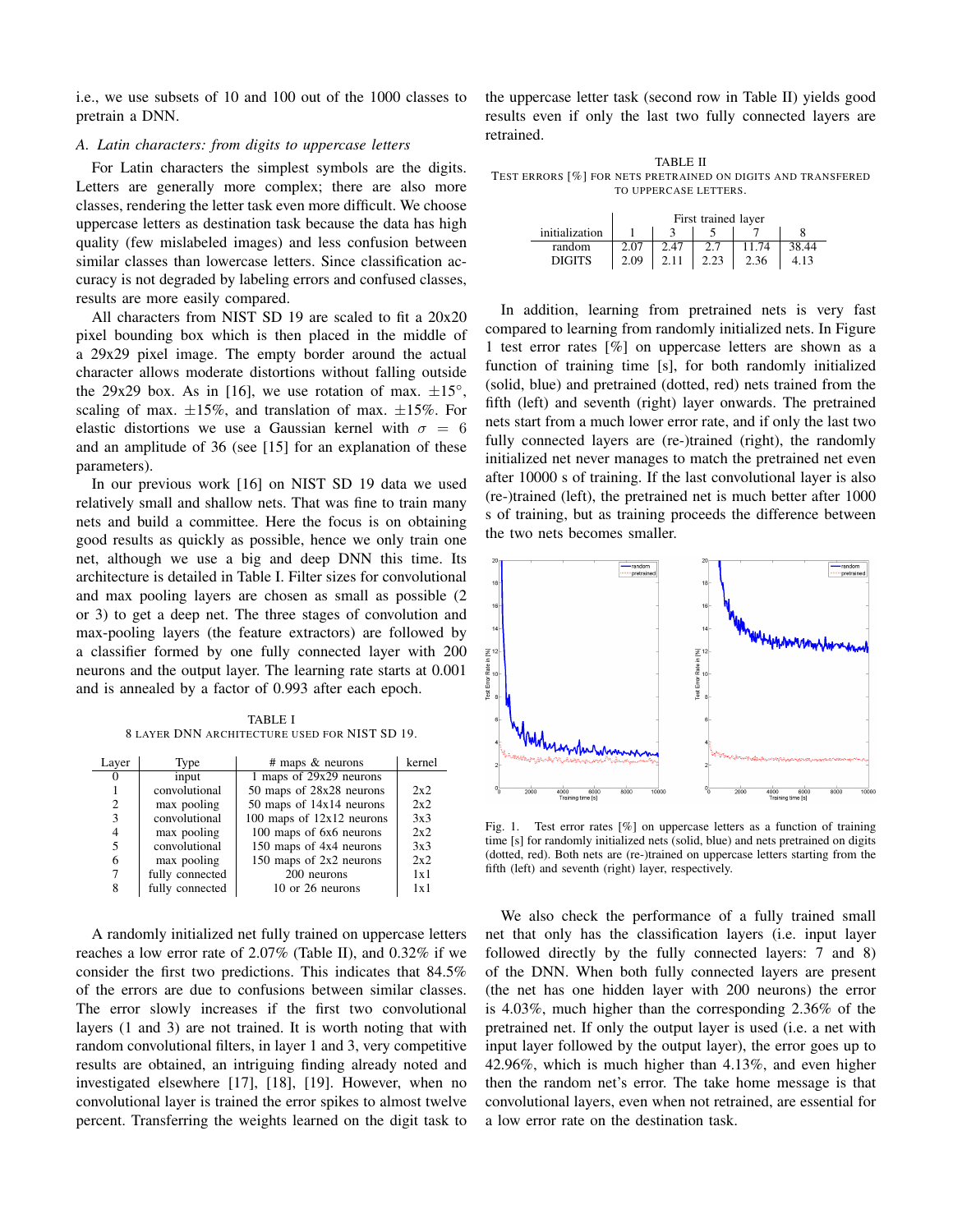#### *B. Learning uppercase letters from few samples per class*

For classification tasks with a few thousand samples per class, the benefit of (unsupervised/supervised) pretraining is not easy to demonstrate. After sufficient training, a randomly initialized net will eventually become as good as the pretrained net. The benefits of unsupervised pretraining are most evident when the training set has only few labeled data samples. We therefore investigate how a randomly initialized net compares to a net pretrained on digits, (re-)training both nets on 10, 50, 100, 500 and 1000 samples per class, respectively. In Table III the error rates on the original uppercase test set  $(\approx 2500$  samples per class) are listed for all experiments. As expected, the difference between the pretrained and randomly initialized net is the bigger the fewer samples are used. Using only 10 samples per class, the random net reaches an impressive error rate of 17.85% with and 34.60% without distortions, indicating that the distortions capture the writing style variations of uppercase letters very well. Nevertheless, retraining the pretrained net on only 10 samples per class results in a much lower error rate of 8.98% and 12.51% with and without distortions, still better than the error of the random net trained on distorted samples. The effects of distortions for the pretrained net are not as severe as for random nets. This indicates that the information extracted from the digit task as encoded in the network weights has been successfully transferred to the uppercase letter task by means of a much better network initialization.

TABLE III TEST ERRORS [%] FOR NETS PRETRAINED ON DIGITS AND TRANSFERED TO UPPERCASE LETTERS. THE EXPERIMENTS ARE PERFORMED ON DISTORTED (DIST.) AND UNDISTORTED TRAINING SAMPLES.

|                  | Number of training samples per class |       |       |      |      |  |  |  |
|------------------|--------------------------------------|-------|-------|------|------|--|--|--|
| initialization   | 10                                   | 50    | 100   | 500  | 1000 |  |  |  |
| $random + dist.$ | 17.85                                | 5.06  | 4.07  | 2.55 | 2.38 |  |  |  |
| $DIGITS + dist.$ | 8.98                                 | 4.96  | 3.77  | 2.56 | 2.52 |  |  |  |
| random           | 34.60                                | 15.17 | 10.49 | 5.15 | 4.42 |  |  |  |
| <b>DIGITS</b>    | 12.51                                | 6.54  | 5.03  | 3.30 | 3.12 |  |  |  |

#### *C. Chinese characters to uppercase Latin letters*

We continue the experiments with a more difficult problem, namely, transfer learning between two completely different datasets. From previous experiments [20] we know that 48x48 pixels are needed to represent the intricate details of the Chinese characters. We use a similar but smaller net than the one used for the competition, because we need to run many more experiments. As for the net used on Latin characters, we choose small filters to obtain a deep net (Table IV). Because the input size of a DNN is fixed, uppercase letters are scaled from 29x29 to 48x48 pixel.

The net fully trained on uppercase letters has a slightly lower error rate (1.89% Table V) than the one used in Subsection IV-A. This can be attributed to the deeper and bigger net. When the first layers are not trained, the error increases slightly and is twice as big as when only one convolutional layer (the seventh layer) is trained. If only the fully

TABLE IV 10 LAYER DNN ARCHITECTURE USED FOR CHINESE CHARACTERS.

| Layer | Type            | $#$ maps $\&$ neurons           | kernel |
|-------|-----------------|---------------------------------|--------|
|       | input           | 1 maps of 48x48 neurons         |        |
|       | convolutional   | 100 maps of 46x46 neurons       | 3x3    |
| 2     | max pooling     | 100 maps of $23x23$ neurons     | 2x2    |
| 3     | convolutional   | 150 maps of $22x22$ neurons     | 2x2    |
| 4     | max pooling     | 150 maps of 11x11 neurons       | 2x2    |
| 5     | convolutional   | $200$ maps of $10x10$ neurons   | 2x2    |
| 6     | max pooling     | 200 maps of 5x5 neurons         | 2x2    |
|       | convolutional   | 250 maps of 4x4 neurons         | 2x2    |
| 8     | max pooling     | $250$ maps of $2x2$ neurons     | 2x2    |
| 9     | fully connected | 500 neurons                     | 1x1    |
| 10    | fully connected | 10 or 26 or 100 or 1000 neurons | 1x1    |

connected layers are trained, the error increases dramatically. We continue the experiments with nets pretrained on Chinese characters. Transfer learning works very well for this problem; the errors are lower than those of training random nets, even if the first three convolutional layers (1, 3 and 5) are kept fixed. It seems that filters trained on Chinese characters can be fully reused on Latin characters. This was expected, because although Chinese characters are more complex than Latin ones, they are written in the same way: a sequence of strokes. Even if the first nine layers are not trained and only the output layer is trained, a surprisingly low 3.35% test error rate is obtained.

TABLE V TEST ERRORS [%] FOR NETS PRETRAINED ON CHINESE CHARACTERS AND TRANSFERED TO UPPERCASE LETTERS.

|                     | First trained layer |      |      |      |       |       |
|---------------------|---------------------|------|------|------|-------|-------|
| initialization      |                     |      |      |      |       |       |
| random              | 1.89                | 2.04 | 2.28 | 3.53 | 10.45 | 44.59 |
| <b>CHINESE 1000</b> | 1.79                | 1.89 | 1.91 | 1.88 |       | 3.35  |

#### *D. Chinese characters: speeding up training*

Training big and deep DNN is very time-consuming even on GPUs, especially for classification tasks with many output classes, resulting in a huge training set. One way of speeding up training is to pretrain a DNN on a subset of the classes, i.e. only 1% or 10% of the classes. After pretraining, the net is retrained on the full problem, hoping that the initialization reduces training time.

When starting from a random initialization (first row in Table VI), the error rate is increasing rapidly with the number of untrained layers, reaching more than 20% when the first three convolutional layers are not trained. As soon as the net is pretrained on 1% of the classes (second row in Table VI), the results improve drastically: retraining the last three layers results in an error rate of 7.76%, almost three times lower than before. Pretraining on 10% of the classes greatly improves the results. Even training only the output layer yields 8.56%, and training of the first two convolutional layers becomes irrelevant.

In Figure 2 test error rates [%] on Chinese 1000 are shown as a function of training time [s], for a randomly initialized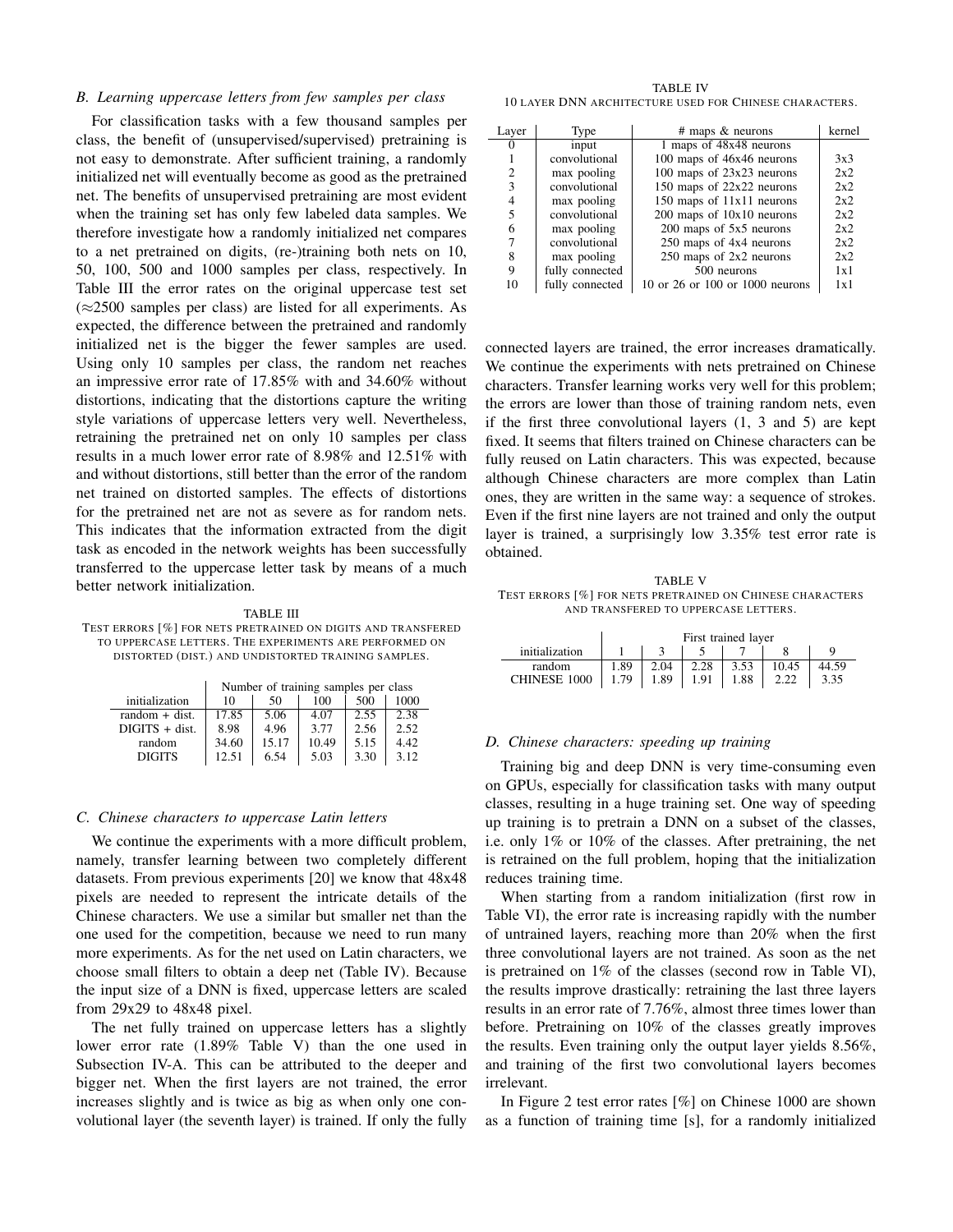TABLE VI TEST ERRORS [%] FOR NETS PRETRAINED ON CHINESE-10 OR CHINESE-100 CHARACTERS OR UPPERCASE LETTERS AND TRANSFERRED TO CHINESE-1000.

|                    | First trained layer |      |      |       |       |       |
|--------------------|---------------------|------|------|-------|-------|-------|
| initialization     |                     |      |      |       |       |       |
| random             | 4.84                | 6.28 | 9.49 | 20.82 | 90.05 | 96.86 |
| <b>CHINESE 10</b>  | 4.79                | 5.02 | 5.53 | 7.76  | 15.37 | 28.15 |
| <b>CHINESE 100</b> | 4.77                | 4.91 | 4.83 | 5.51  | 6.89  | 8.56  |
| uppercase          | 4.80                | 4.85 | 5.70 | 8.42  | 17.39 | 31.10 |

net (solid, blue) and nets pretrained on Chinese 10 (dotted, red) and Chinese 100 (dash-dotted, green). Training started from the fifth (left) and seventh (right) layer onwards. The pretrained nets reach a much lower error rate after shorter training time. If only the last two fully connected layers are (re-)trained (right), the randomly initialized net never reaches the pretrained nets, not even after 50000 s of training; here the difference between pretraining on 10 vs 100 classes is more severe. If the last convolutional layer is also (re-)trained (left), the pretrained nets are still much better, but the difference between random initialization and pretraining is smaller.



Fig. 2. Test error rates [%] on Chinese 1000 as a function of training time [s] for randomly initialized nets (solid) and nets pretrained on subsets of 10 (red, dotted) and 100 (green, dash-dotted) classes. All nets are (re- )trained on Chinese 1000 starting from the fifth (left) and seventh (right) layer, respectively.

## *E. Uppercase letters to Chinese characters*

This is the most challenging task because Chinese characters (destination task) are much more complex than uppercase letters (source task). Moreover, resizing the letters from 29x29 to 48x48 made them have much thicker strokes than the Chinese characters. Despite these shortcomings, pretraining on uppercase letters is almost as good as pretraining on Chinese-10 (compare rows 2 and 4 in Table VI).

#### V. CONCLUSION

Transfer learning between different handwritten character recognition tasks is possible. In particular, transfer learning from Latin letters to Chinese characters works as well as

pretraining a net with 1% of the classes of the Chinese training task, despite the lower apparent complexity of Latin letters. Advantages of transfer learning include: less training time is needed to obtain good results, and much better results are obtained when only few labeled samples per class are available for the destination task.

Unsupervised learning seems to be the most popular choice to pretrain deep neural networks, but here we show that deep networks can also be pretrained on either different labeled datasets or on subsets of the training set. Pretrained deep nets with frozen weights in the first n layers can serve as rather universal feature extractors. For new classification tasks, only the last layer needs to be re-initialized and retrained to accommodate for the changing number of output classes. Fine-tuning of the remaining layers is optional. Consequently, pretrained nets are much faster to train on new tasks. This is of particular importance for classification tasks with thousands of output classes (as often encountered in real world applications), where it is worthwhile to pretrain the shallow layers of a DNN on a much smaller subset of the whole training set and then only retrain the last two fully connected layers. Furthermore, nets pretrained on different tasks can be reused on new tasks, offering a highly practical alternative to fully unsupervised pre-training.

#### ACKNOWLEDGMENT

This work was partially supported by a FP7-ICT-2009- 6 EU Grant under Project Code 270247: A Neuro-dynamic Framework for Cognitive Robotics: Scene Representations, Behavioral Sequences, and Learning.

#### **REFERENCES**

- [1] S. Thrun, "Is learning the n-th thing any easier than learning the first?" in *Advances in Neural Information Processing Systems*. The MIT Press, 1996, pp. 640–646.
- [2] R. Caruana, "Multitask learning," *Machine Learning*, vol. 28, pp. 41–75, 1997.
- [3] R. Raina, A. Battle, H. Lee, B. Packer, and A. Y. Ng, "Self-taught learning: transfer learning from unlabeled data," in *Proceedings of the 24th international conference on Machine learning*. ACM, 2007, pp. 759–766.
- [4] P. J. Grother, "NIST special database 19 Handprinted forms and characters database," National Institute of Standards and Thechnology (NIST), Tech. Rep., 1995.
- [5] C.-L. Liu, F. Yin, D.-H. Wang, and Q.-F. Wang, "Chinese Handwriting Recognition Contest," in *Chinese Conference on Pattern Recognition*, 2010.
- [6] D. C. Ciresan, U. Meier, L. M. Gambardella, and J. Schmidhuber, "Deep, big, simple neural nets for handwritten digit recognition," *Neural Computation*, vol. 22, no. 12, pp. 3207–3220, 2010.
- [7] D. C. Ciresan, U. Meier, J. Masci, L. M. Gambardella, and J. Schmidhuber, "Flexible, high performance convolutional neural networks for image classification," in *International Joint Conference on Artificial Intelligence*, 2011, pp. 1237–1242.
- [8] G. E. Hinton, S. Osindero, and Y.-W. Teh, "A fast learning algorithm for deep belief nets," *Neural Computation*, 2006.
- [9] Y. Bengio, P. Lamblin, D. Popovici, and H. Larochelle, "Greedy layerwise training of deep networks," in *Neural Information Processing Systems*, 2007.
- [10] D. Erhan, Y. Bengio, A. Courville, P.-A. Manzagol, P. Vincent, and S. Bengio, "Why does unsupervised pre-training help deep learning?" *Journal of Machine Learning Research*, vol. 11, pp. 625–660, 2010.